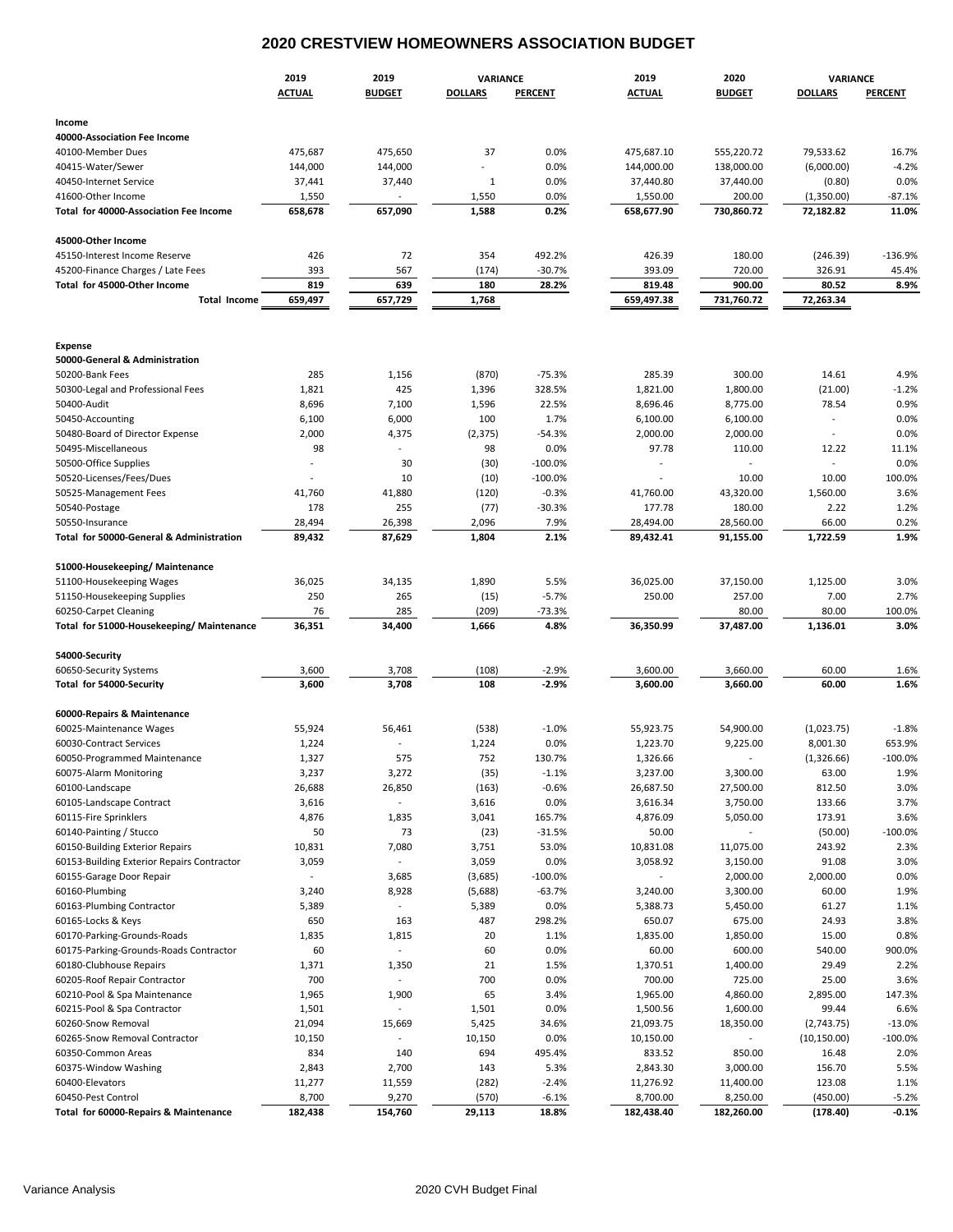## **2020 CRESTVIEW HOMEOWNERS ASSOCIATION BUDGET**

| 61000-Supplies                    |                          |         |                |           |             |            |           |          |
|-----------------------------------|--------------------------|---------|----------------|-----------|-------------|------------|-----------|----------|
| 61100-Supplies-Building           | 648                      | 658     | (10)           | $-1.5%$   | 648.35      | 660.00     | 11.65     | 1.8%     |
| 61110-Supplies-Equipment          | 272                      | 276     | (4)            | $-1.4%$   | 272.00      | 300.00     | 28.00     | 9.3%     |
| 61135-Supplies-Fertilizer/Insects | $\overline{\phantom{a}}$ | 1,570   | (1,570)        | $-100.0%$ |             |            |           | 0.0%     |
| 61120-Supplies-Grounds/Parking    | 324                      | $\sim$  | 324            | 0.0%      | 324.45      | 325.00     | 0.55      | 0.2%     |
| 61140-Supplies-Operating          | 307                      | 305     | $\overline{2}$ | 0.8%      | 307.40      | 200.00     | (107.40)  | $-53.7%$ |
| 61145-Supplies - Fuel             | 95                       |         | 95             | 0.0%      | 95.13       | 100.00     | 4.87      | 4.9%     |
| 61150-Supplies-Pool               | 2,332                    | 4,715   | (2, 383)       | $-50.5%$  | 2,332.16    | 2,425.00   | 92.84     | 3.8%     |
| 61160-Supplies-Paint              | 185                      | 208     | (23)           | $-11.0%$  | 185.15      | 200.00     | 14.85     | 7.4%     |
| 61170-Supplies-Plumbing           | 400                      | 512     | (112)          | $-21.9%$  | 400.00      | 600.00     | 200.00    | 33.3%    |
| 61180-Tool Supplies               | 190                      | 102     | 88             | 86.6%     | 190.38      | 340.00     | 149.62    | 44.0%    |
| 61200-Supplies - Snow             | 601                      |         | 601            | 0.0%      | 601.00      | 625.00     | 24.00     | 3.8%     |
| Total for 61000-Supplies          | 5,356                    | 8,346   | (2,990)        | $-35.8%$  | 5,356.02    | 5,775.00   | 418.98    | 7.3%     |
| 66000-Utilities                   |                          |         |                |           |             |            |           |          |
| 66100-Cable TV                    | 50.671                   | 49,382  | 1,289          | 2.6%      | 50,670.90   | 51,600.00  | 929.10    | 1.8%     |
| 66200-Electric                    | 24,420                   | 27,648  | (3, 228)       | $-11.7%$  | 24,419.56   | 24,907.95  | 488.39    | 2.0%     |
| 66300-Gas                         | 8.084                    | 10,210  | (2, 126)       | $-20.8%$  | 8,083.93    | 8,245.61   | 161.68    | 2.0%     |
| 66400-Internet                    | 36,456                   | 36,935  | (479)          | $-1.3%$   | 36,455.88   | 36,600.00  | 144.12    | 0.4%     |
| 66500-Sewer                       | 55,863                   | 50,759  | 5,104          | 10.1%     | 55,863.28   | 56,980.55  | 1,117.27  | 2.0%     |
| 66600-Telephone                   | 12,704                   | 12,784  | (81)           | $-0.6%$   | 12,703.85   | 12,945.22  | 241.37    | 1.9%     |
| 66700-Trash Removal               |                          |         |                | 0.0%      |             |            |           | 0.0%     |
| 66800-Water                       | 70,132                   | 66,550  | 3,582          | 5.4%      | 70,132.02   | 71,394.40  | 1,262.38  | 1.8%     |
| Total for 66000-Utilities         | 258,329                  | 254,269 | 4,061          | 1.6%      | 258,329.42  | 262,673.72 | 4,344.30  | 1.7%     |
| 89000- Income Taxes               | 100                      | 100     |                | 0.0%      | 100.00      | 100.00     |           | 0.0%     |
| 89100-Property Taxes              | 133                      | 140     | (6)            | $-4.6%$   | 133.07      | 150.00     | 16.93     | 11.3%    |
| 90000-Future Reserve Accrual      | 114,378                  | 114,378 | ÷.             | 0.0%      | 114,378.00  | 148,500.00 | 34,122.00 | 23.0%    |
| <b>Total Expense</b>              | 114,611                  | 114,618 | (6)            | 0.0%      | 114,611.07  | 148,750.00 | 34,138.93 | 23.0%    |
| <b>Total Operating Expenses</b>   | 690,118                  | 657,729 | (32, 389)      | 4.9%      | 690,118.31  | 731,760.72 | 41,642.41 | 5.7%     |
| <b>Net Income</b>                 | (30, 621)                | 0       | 30,621         |           | (30,620.93) | (0.00)     | 30,620.93 |          |
|                                   |                          |         |                |           |             |            |           |          |